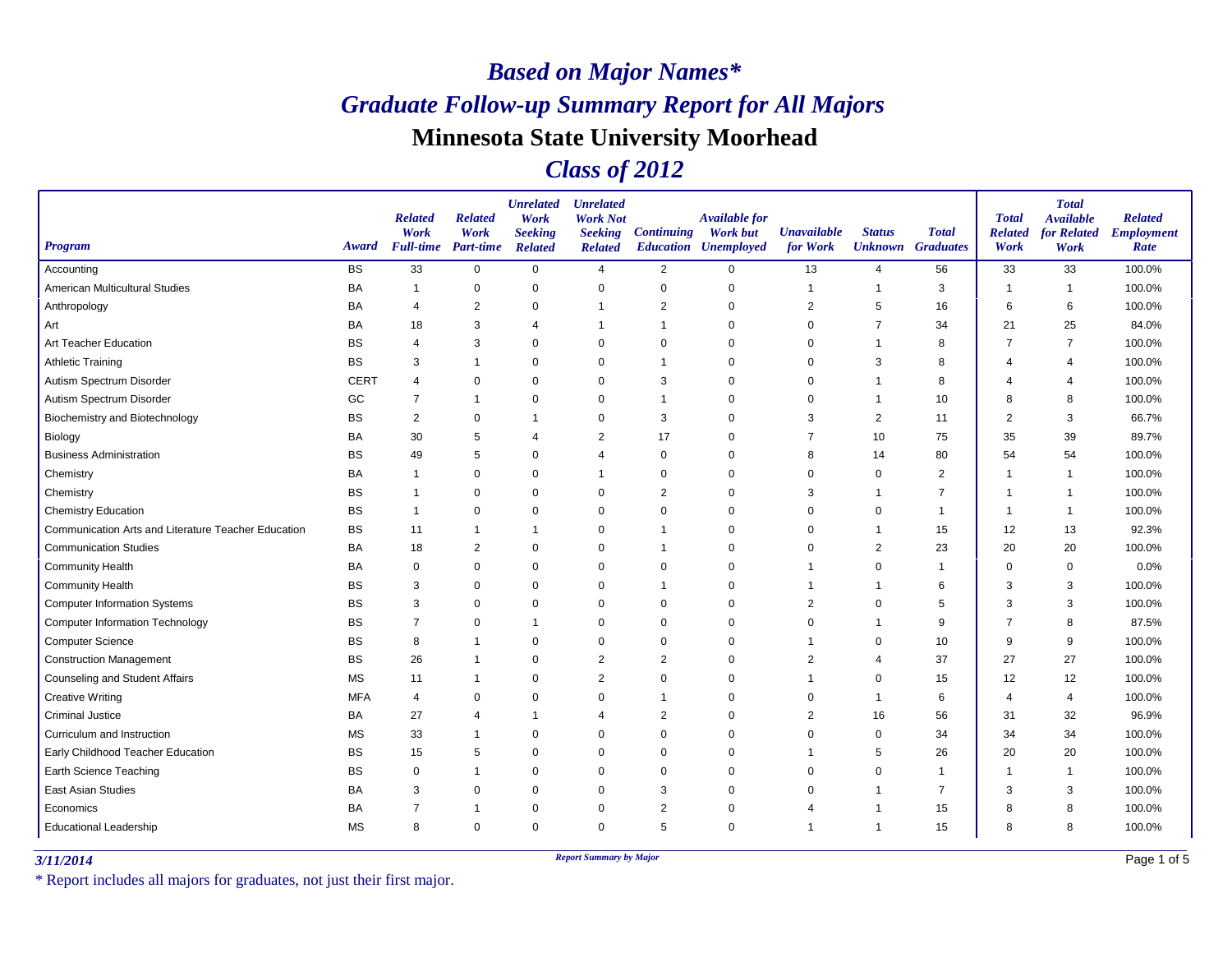### *Class of 2012*

| Program                               | Award       | <b>Related</b><br>Work<br><b>Full-time</b> Part-time | <b>Related</b><br>Work | <b>Unrelated</b><br>Work<br><b>Seeking</b><br><b>Related</b> | <b>Unrelated</b><br><b>Work Not</b><br><b>Seeking</b><br><b>Related</b> | <b>Continuing</b> | <b>Available for</b><br><b>Work but</b><br><b>Education Unemployed</b> | <b>Unavailable</b><br>for Work | <b>Status</b><br><b>Unknown</b> Graduates | <b>Total</b>   | <b>Total</b><br><b>Related</b><br>Work | <b>Total</b><br><b>Available</b><br>for Related<br>Work | <b>Related</b><br><b>Employment</b><br>Rate |
|---------------------------------------|-------------|------------------------------------------------------|------------------------|--------------------------------------------------------------|-------------------------------------------------------------------------|-------------------|------------------------------------------------------------------------|--------------------------------|-------------------------------------------|----------------|----------------------------------------|---------------------------------------------------------|---------------------------------------------|
| <b>Educational Leadership</b>         | <b>SPEC</b> | $\mathbf{1}$                                         | $\mathbf 0$            | $\mathbf 0$                                                  | $\mathsf 0$                                                             | $\mathbf 0$       | $\mathbf 0$                                                            | $\mathbf 0$                    | $\mathsf{O}$                              | $\mathbf{1}$   | $\overline{1}$                         | $\overline{1}$                                          | 100.0%                                      |
| <b>Elementary Education</b>           | <b>BS</b>   | 76                                                   | 10                     | 0                                                            | $\mathbf 0$                                                             | 3                 | $\mathbf 0$                                                            | $\overline{2}$                 | 17                                        | 108            | 86                                     | 86                                                      | 100.0%                                      |
| English                               | BA          | 12                                                   | 2                      | 3                                                            | 0                                                                       | 5                 | 0                                                                      | 2                              | 3                                         | 27             | 14                                     | 17                                                      | 82.4%                                       |
| English and Mass Communications       | <b>BA</b>   | $\overline{4}$                                       | 0                      | 1                                                            | $\mathbf 0$                                                             | $\mathbf 0$       | 0                                                                      |                                | 1                                         | $\overline{7}$ | 4                                      | 5                                                       | 80.0%                                       |
| <b>Exercise Science</b>               | <b>BS</b>   | 26                                                   | $\overline{4}$         | $\overline{2}$                                               | 3                                                                       | 6                 | $\Omega$                                                               | $\overline{2}$                 | 12                                        | 55             | 30                                     | 32                                                      | 93.8%                                       |
| <b>Film Studies</b>                   | BA          | 15                                                   | 6                      | 3                                                            | -1                                                                      | $\overline{2}$    | $\mathbf 0$                                                            | 3                              | 4                                         | 34             | 21                                     | 24                                                      | 87.5%                                       |
| Finance                               | <b>BS</b>   | 19                                                   | $\overline{2}$         | $\mathbf 0$                                                  |                                                                         | $\mathbf 0$       | $\Omega$                                                               | 3                              |                                           | 26             | 21                                     | 21                                                      | 100.0%                                      |
| Geosciences                           | <b>BS</b>   | $\overline{4}$                                       | $\mathbf 0$            | $\mathbf 0$                                                  | $\Omega$                                                                | $\overline{2}$    | $\Omega$                                                               | $\Omega$                       | $\Omega$                                  | 6              | $\boldsymbol{\Delta}$                  | $\overline{4}$                                          | 100.0%                                      |
| Gerontology                           | <b>BA</b>   | 5                                                    | $\overline{c}$         | 0                                                            | $\mathbf 0$                                                             | -1                | $\mathbf 0$                                                            | -1                             | 3                                         | 12             | $\overline{7}$                         | $\overline{7}$                                          | 100.0%                                      |
| Gerontology                           | <b>BSW</b>  | $\mathbf{1}$                                         | $\mathbf 0$            | $\mathbf 0$                                                  | $\mathbf 0$                                                             | 0                 | $\Omega$                                                               | 0                              | 0                                         | $\mathbf{1}$   | -1                                     | $\overline{1}$                                          | 100.0%                                      |
| <b>Graphic Communications</b>         | <b>BS</b>   | 13                                                   | $\overline{c}$         | 1                                                            | $\mathbf 0$                                                             | $\overline{2}$    | $\mathbf 0$                                                            | $\overline{2}$                 | $\overline{2}$                            | 22             | 15                                     | 16                                                      | 93.8%                                       |
| <b>Health Services Administration</b> | <b>BS</b>   | 16                                                   | $\overline{1}$         | $\mathbf 0$                                                  | $\Omega$                                                                | 3                 | $\Omega$                                                               | 6                              | $\overline{4}$                            | 30             | 17                                     | 17                                                      | 100.0%                                      |
| <b>Health Teacher Education</b>       | <b>BS</b>   | 9                                                    | $\overline{2}$         | $\mathbf 0$                                                  | $\mathbf 0$                                                             | $\mathbf 0$       | $\mathbf 0$                                                            | -1                             | 2                                         | 14             | 11                                     | 11                                                      | 100.0%                                      |
| History                               | BA          | $\overline{7}$                                       | $\mathbf 0$            | 0                                                            |                                                                         | $\overline{4}$    | $\Omega$                                                               | $\overline{2}$                 | 3                                         | 17             | $\overline{7}$                         | $\overline{7}$                                          | 100.0%                                      |
| <b>International Business</b>         | <b>BS</b>   | -1                                                   | $\mathbf 0$            | $\mathbf 0$                                                  | $\Omega$                                                                | $\Omega$          | $\Omega$                                                               | $\Omega$                       | $\Omega$                                  | $\mathbf{1}$   | -1                                     | -1                                                      | 100.0%                                      |
| <b>International Studies</b>          | <b>BA</b>   | $\mathbf 0$                                          | $\mathbf 0$            | $\mathbf 0$                                                  | $\mathbf 0$                                                             | -1                | $\Omega$                                                               | 0                              | $\mathbf 0$                               | $\mathbf{1}$   | $\mathbf 0$                            | $\mathbf 0$                                             | 0.0%                                        |
| <b>International Studies</b>          | <b>BS</b>   | -1                                                   | $\mathbf 0$            | $\mathbf 0$                                                  | $\mathbf 1$                                                             | $\overline{1}$    | $\mathbf 0$                                                            | 4                              | 3                                         | 10             | 1                                      | $\overline{1}$                                          | 100.0%                                      |
| <b>Legal Studies</b>                  | BA          | $\overline{2}$                                       | $\mathbf 0$            | $\mathbf 0$                                                  | $\mathbf 0$                                                             | $\overline{2}$    | $\Omega$                                                               |                                | -1                                        | 6              | $\overline{2}$                         | $\overline{2}$                                          | 100.0%                                      |
| <b>Liberal Arts</b>                   | AA          | $\overline{4}$                                       | 0                      | 0                                                            | 3                                                                       | $\overline{4}$    | $\Omega$                                                               |                                | $\overline{4}$                            | 16             | Δ                                      | $\overline{4}$                                          | 100.0%                                      |
| <b>Liberal Arts</b>                   | <b>MLA</b>  | 2                                                    | $\mathbf 0$            | $\mathbf 0$                                                  | 2                                                                       | $\overline{1}$    | $\mathbf 0$                                                            | $\mathbf 0$                    | $\mathbf 0$                               | 5              | $\overline{2}$                         | $\overline{2}$                                          | 100.0%                                      |
| Life Science Education                | <b>BS</b>   | $\overline{2}$                                       | $\mathbf 0$            | $\mathbf 0$                                                  | $\mathbf 0$                                                             | 0                 | $\Omega$                                                               | 0                              | $\overline{2}$                            | 4              | $\overline{2}$                         | $\overline{2}$                                          | 100.0%                                      |
| Management                            | <b>BS</b>   |                                                      | $\overline{2}$         | $\mathbf 0$                                                  | $\Omega$                                                                | $\Omega$          | $\Omega$                                                               | $\Omega$                       | $\Omega$                                  | 3              | 3                                      | 3                                                       | 100.0%                                      |
| Marketing                             | <b>BS</b>   | $\mathbf 1$                                          | $\mathbf 0$            | $\mathbf 0$                                                  | $\mathbf 0$                                                             | 0                 | $\Omega$                                                               | 1                              | 0                                         | 2              | -1                                     | $\overline{1}$                                          | 100.0%                                      |
| <b>Mass Communications</b>            | <b>BS</b>   | 57                                                   | $\overline{7}$         | $\overline{2}$                                               | 0                                                                       | 5                 | $\mathbf 0$                                                            | 6                              | 9                                         | 86             | 64                                     | 66                                                      | 97.0%                                       |
| <b>Mathematics</b>                    | BA          | -1                                                   | $\mathbf{1}$           | $\mathbf 0$                                                  | $\mathbf 0$                                                             | $\overline{1}$    | $\mathbf 0$                                                            | $\Omega$                       | $\mathbf 0$                               | 3              | $\overline{2}$                         | $\overline{2}$                                          | 100.0%                                      |
| Mathematics                           | <b>BS</b>   | $\overline{2}$                                       | 0                      | 0                                                            | -1                                                                      | 0                 | $\Omega$                                                               | 0                              | -1                                        | 4              | $\overline{2}$                         | 2                                                       | 100.0%                                      |
| Mathematics Teacher Education         | <b>BS</b>   | 6                                                    | $\mathbf 0$            | $\mathbf 0$                                                  | $\Omega$                                                                | $\mathbf 0$       | $\mathbf 0$                                                            | $\mathbf 0$                    | 1                                         | $\overline{7}$ | 6                                      | 6                                                       | 100.0%                                      |
| <b>Medical Laboratory Science</b>     | <b>BS</b>   | $\Omega$                                             | $\mathbf 0$            | $\mathbf 0$                                                  | $\Omega$                                                                | $\mathbf 0$       | $\Omega$                                                               |                                | -1                                        | 2              | $\Omega$                               | $\mathbf 0$                                             | 0.0%                                        |
| Music (Teacher Education)             | <b>MS</b>   | -1                                                   | 0                      | $\mathbf 0$                                                  | 0                                                                       | $\mathbf 0$       | $\mathbf 0$                                                            | 0                              | 0                                         | 1              | -1                                     | $\mathbf 1$                                             | 100.0%                                      |
| Music Industry                        | <b>BMUS</b> | 5                                                    | $\mathbf 0$            | 1                                                            | -1                                                                      | $\overline{1}$    | $\mathbf 0$                                                            | $\mathbf 0$                    | $\overline{1}$                            | 9              | 5                                      | 6                                                       | 83.3%                                       |
| Music Performance                     | <b>BMUS</b> | $\mathbf 0$                                          | $\mathbf{1}$           | $\mathbf 0$                                                  | $\Omega$                                                                | 0                 | 0                                                                      | 1                              | $\Omega$                                  | $\overline{2}$ | 1                                      | $\overline{1}$                                          | 100.0%                                      |

*3/11/2014 Report Summary by Major*

\* Report includes all majors for graduates, not just their first major.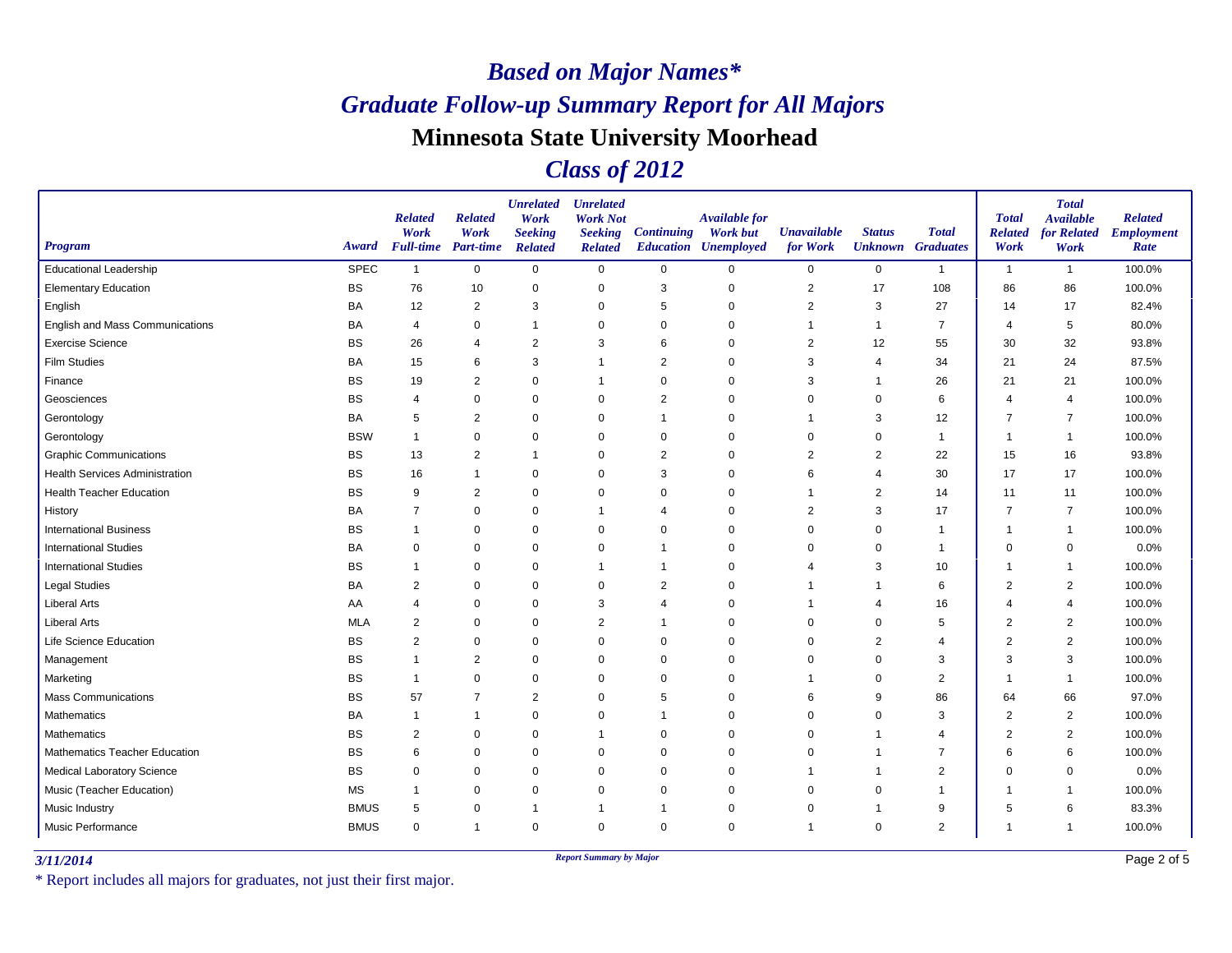### *Class of 2012*

| <b>Program</b>                                    | Award       | <b>Related</b><br>Work<br><b>Full-time</b> Part-time | <b>Related</b><br>Work | <b>Unrelated</b><br>Work<br><b>Seeking</b><br><b>Related</b> | <b>Unrelated</b><br><b>Work Not</b><br><b>Seeking</b><br><b>Related</b> | <b>Continuing</b> | <b>Available for</b><br><b>Work but</b><br><b>Education Unemployed</b> | <b>Unavailable</b><br>for Work | <b>Status</b><br><b>Unknown</b> | <b>Total</b><br><b>Graduates</b> | <b>Total</b><br><b>Related</b><br>Work | <b>Total</b><br><b>Available</b><br>for Related<br>Work | <b>Related</b><br><b>Employment</b><br>Rate |
|---------------------------------------------------|-------------|------------------------------------------------------|------------------------|--------------------------------------------------------------|-------------------------------------------------------------------------|-------------------|------------------------------------------------------------------------|--------------------------------|---------------------------------|----------------------------------|----------------------------------------|---------------------------------------------------------|---------------------------------------------|
| <b>Music Teacher Education</b>                    | <b>BS</b>   | $\overline{1}$                                       | $\overline{2}$         | $\mathbf 0$                                                  | $\mathbf 0$                                                             | $\mathbf{1}$      | $\mathbf 0$                                                            | $\mathbf 0$                    | $\mathbf 0$                     | $\overline{4}$                   | 3                                      | 3                                                       | 100.0%                                      |
| Nursing                                           | <b>BSN</b>  | 50                                                   | $\overline{7}$         | $\mathbf 0$                                                  | 0                                                                       | 5                 | $\mathbf 0$                                                            | 0                              | 12                              | 74                               | 57                                     | 57                                                      | 100.0%                                      |
| Nursing                                           | <b>MS</b>   | $\overline{2}$                                       | $\mathbf{1}$           | $\mathbf 0$                                                  | 0                                                                       | $\mathbf 0$       | $\Omega$                                                               | $\Omega$                       | $\mathbf 0$                     | 3                                | 3                                      | 3                                                       | 100.0%                                      |
| <b>Operations Management</b>                      | <b>BS</b>   | 30                                                   | $\mathbf 0$            | $\mathbf 0$                                                  | $\pmb{0}$                                                               | $\mathbf 0$       | $\Omega$                                                               |                                | 8                               | 39                               | 30                                     | 30                                                      | 100.0%                                      |
| Paralegal                                         | <b>BS</b>   | 12                                                   | -1                     | $\overline{2}$                                               | 0                                                                       | -1                | $\Omega$                                                               | 0                              | 5                               | 21                               | 13                                     | 15                                                      | 86.7%                                       |
| Philosophy                                        | BA          | 3                                                    | $\mathbf 1$            | $\overline{1}$                                               | $\overline{1}$                                                          | $\overline{1}$    | $\Omega$                                                               | 1                              | $\Omega$                        | 8                                | $\overline{4}$                         | 5                                                       | 80.0%                                       |
| <b>Physical Education</b>                         | BS          | 8                                                    | $\mathbf 1$            | $\overline{1}$                                               | 3                                                                       | 0                 | $\Omega$                                                               | 1                              | $\overline{4}$                  | 18                               | 9                                      | 10                                                      | 90.0%                                       |
| Physical Education (non-teaching)                 | BA          | $\mathbf 0$                                          | $\mathbf 0$            | $\mathbf 0$                                                  | $\mathbf 0$                                                             | 1                 | $\mathbf 0$                                                            | $\mathbf 0$                    | $\mathbf 0$                     | $\mathbf{1}$                     | $\Omega$                               | 0                                                       | 0.0%                                        |
| Physics                                           | <b>BS</b>   | 5                                                    | $\mathbf 0$            | $\mathbf 0$                                                  | $\mathbf 0$                                                             | 0                 | $\Omega$                                                               | 1                              | $\mathbf 0$                     | 6                                | 5                                      | 5                                                       | 100.0%                                      |
| <b>Political Science</b>                          | <b>BA</b>   | $\overline{4}$                                       | 0                      | 0                                                            | $\overline{1}$                                                          | 8                 | 0                                                                      | 1                              | 3                               | 17                               | 4                                      | $\overline{4}$                                          | 100.0%                                      |
| Psychology                                        | BA          | 26                                                   | 5                      | 0                                                            | $\overline{2}$                                                          | $\overline{7}$    | 0                                                                      | 4                              | 10                              | 54                               | 31                                     | 31                                                      | 100.0%                                      |
| Psychology                                        | <b>BS</b>   | $\overline{1}$                                       | $\Omega$               | $\mathbf 0$                                                  | $\mathbf 0$                                                             | $\mathbf 0$       | $\Omega$                                                               | $\Omega$                       | $\mathbf 0$                     | $\mathbf 1$                      |                                        | $\overline{1}$                                          | 100.0%                                      |
| Public, Human Services, and Health Administration | <b>MS</b>   | $\overline{7}$                                       | $\mathbf 1$            | $\mathbf 0$                                                  | $\pmb{0}$                                                               | $\mathbf 0$       | $\Omega$                                                               | $\mathbf 0$                    | $\mathbf 0$                     | 8                                | 8                                      | 8                                                       | 100.0%                                      |
| Publishing                                        | <b>CERT</b> | 5                                                    | 0                      | $\mathbf 0$                                                  | 0                                                                       | -1                | $\Omega$                                                               | 0                              | $\overline{4}$                  | 10                               | 5                                      | 5                                                       | 100.0%                                      |
| Publishing                                        | GC          | $\sqrt{2}$                                           | $\mathbf 0$            | $\Omega$                                                     | $\mathbf 0$                                                             | $\Omega$          | $\Omega$                                                               | $\Omega$                       | $\mathbf 0$                     | $\overline{c}$                   | $\overline{2}$                         | $\overline{2}$                                          | 100.0%                                      |
| Reading                                           | <b>CERT</b> | $\overline{1}$                                       | 0                      | $\mathbf 0$                                                  | $\mathbf 0$                                                             | 0                 | $\Omega$                                                               | $\Omega$                       | 0                               | $\mathbf 1$                      | -1                                     | $\overline{1}$                                          | 100.0%                                      |
| School Psychology                                 | <b>MS</b>   | $\overline{2}$                                       | $\pmb{0}$              | $\mathbf 0$                                                  | $\pmb{0}$                                                               | $\overline{c}$    | 0                                                                      | 0                              | 0                               | 4                                | $\overline{2}$                         | $\overline{2}$                                          | 100.0%                                      |
| School Psychology                                 | <b>SPEC</b> | 11                                                   | $\mathbf 0$            | $\mathbf 0$                                                  | $\mathbf 0$                                                             | 0                 | $\Omega$                                                               | $\Omega$                       | 2                               | 13                               | 11                                     | 11                                                      | 100.0%                                      |
| Social Studies Teacher Education                  | <b>BS</b>   | 10                                                   | 3                      | $\overline{1}$                                               | $\overline{2}$                                                          | -1                | $\Omega$                                                               | $\mathbf 0$                    | 9                               | 26                               | 13                                     | 14                                                      | 92.9%                                       |
| Social Work                                       | <b>BSW</b>  | 30                                                   | $\overline{4}$         | $\mathbf 1$                                                  | $\pmb{0}$                                                               | $\overline{c}$    | $\Omega$                                                               | 0                              | 15                              | 52                               | 34                                     | 35                                                      | 97.1%                                       |
| Sociology                                         | <b>BA</b>   | 13                                                   | $\mathbf{1}$           | $\overline{1}$                                               | $\mathbf 0$                                                             | 4                 | $\Omega$                                                               | $\overline{2}$                 | $\mathbf{1}$                    | 22                               | 14                                     | 15                                                      | 93.3%                                       |
| Spanish                                           | BA          | 6                                                    | $\mathbf 0$            | $\mathbf 1$                                                  | $\overline{2}$                                                          |                   | $\mathbf 0$                                                            |                                |                                 | 12                               | 6                                      | $\overline{7}$                                          | 85.7%                                       |
| <b>Spanish Teacher Education</b>                  | <b>BS</b>   | $\overline{4}$                                       | 0                      | 0                                                            | 0                                                                       | -1                | $\mathbf 0$                                                            | 0                              | -1                              | 6                                | 4                                      | $\overline{4}$                                          | 100.0%                                      |
| <b>Special Education</b>                          | <b>BS</b>   | 19                                                   | $\mathbf 1$            | $\mathbf 0$                                                  | $\mathbf 0$                                                             | 5                 | $\mathbf 0$                                                            | 1                              | 6                               | 32                               | 20                                     | 20                                                      | 100.0%                                      |
| <b>Special Education</b>                          | <b>CERT</b> | $\overline{1}$                                       | 0                      | 0                                                            | 0                                                                       | 0                 | $\mathbf 0$                                                            | 0                              | 0                               | $\overline{1}$                   | $\overline{\phantom{a}}$               | $\overline{\mathbf{1}}$                                 | 100.0%                                      |
| <b>Special Education</b>                          | <b>MS</b>   | 19                                                   | $\pmb{0}$              | $\mathbf 0$                                                  | $\pmb{0}$                                                               | 4                 | $\mathbf 0$                                                            | 0                              | $\overline{4}$                  | 27                               | 19                                     | 19                                                      | 100.0%                                      |
| Speech-Language Pathology                         | <b>MS</b>   | 14                                                   | $\mathbf 0$            | $\mathbf 0$                                                  | $\mathbf 0$                                                             | $\mathbf 0$       | $\Omega$                                                               | 1                              | $\overline{1}$                  | 16                               | 14                                     | 14                                                      | 100.0%                                      |
| Speech-Language-Hearing Sciences                  | <b>BS</b>   | 8                                                    | 3                      | $\overline{1}$                                               | $\mathbf 0$                                                             | 26                | $\Omega$                                                               | $\mathbf 0$                    | 2                               | 40                               | 11                                     | 12                                                      | 91.7%                                       |
| Studio Art                                        | <b>BFA</b>  | 14                                                   | -1                     | $\mathbf 0$                                                  | 0                                                                       | 0                 | $\mathbf 0$                                                            | $\overline{2}$                 | $\overline{1}$                  | 18                               | 15                                     | 15                                                      | 100.0%                                      |
| Teaching English as a Second Language             | GC          | $\overline{4}$                                       | 0                      | $\Omega$                                                     | $\mathbf 0$                                                             | $\mathbf 0$       | $\Omega$                                                               | 0                              | $\overline{1}$                  | 5                                | $\overline{4}$                         | $\overline{4}$                                          | 100.0%                                      |
| Technology                                        | <b>BS</b>   | $\overline{2}$                                       | $\mathbf 0$            | $\mathbf 0$                                                  | $\mathbf 0$                                                             | $\mathbf 0$       | $\Omega$                                                               | $\Omega$                       | $\mathbf{1}$                    | 3                                | $\overline{2}$                         | $\overline{2}$                                          | 100.0%                                      |

*3/11/2014 Report Summary by Major*

\* Report includes all majors for graduates, not just their first major.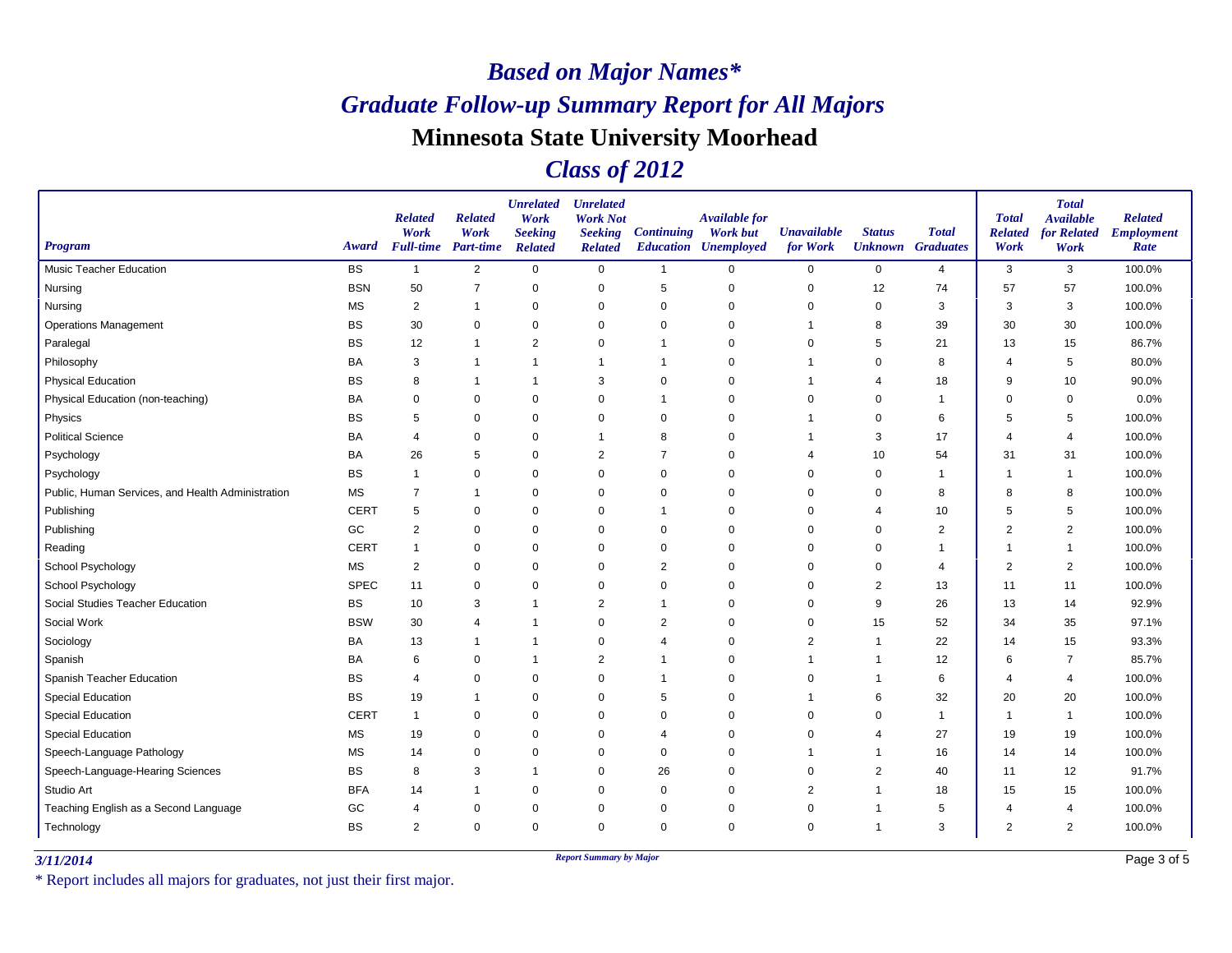### *Class of 2012*

| <b>Program</b>             | Award       | <b>Related</b><br>Work<br><b>Full-time</b> | <b>Related</b><br>Work<br>Part-time | <b>Unrelated</b><br>Work<br><b>Seeking</b><br><b>Related</b> | <b>Unrelated</b><br><b>Work Not</b><br><b>Seeking</b><br><b>Related</b> | <i>Continuing</i> | <b>Available for</b><br>Work but<br><b>Education Unemployed</b> | <b><i>Unavailable</i></b><br>for Work | <b>Status</b> | <b>Total</b><br><b>Unknown Graduates</b> | <b>Total</b><br><b>Related</b><br>Work | <b>Total</b><br><b>Available</b><br>for Related<br>Work | <b>Related</b><br><b>Employment</b><br>Rate |
|----------------------------|-------------|--------------------------------------------|-------------------------------------|--------------------------------------------------------------|-------------------------------------------------------------------------|-------------------|-----------------------------------------------------------------|---------------------------------------|---------------|------------------------------------------|----------------------------------------|---------------------------------------------------------|---------------------------------------------|
| Theater Arts               | BA          |                                            |                                     |                                                              |                                                                         |                   |                                                                 |                                       |               | 15                                       | 6                                      | 6                                                       | 100.0%                                      |
| University Studies         | <b>BS</b>   | 10                                         | 2                                   | 0                                                            | 0                                                                       | 2                 |                                                                 |                                       |               | 18                                       | 12                                     | 12                                                      | 100.0%                                      |
| Women and Science          | <b>CERT</b> |                                            |                                     | $\Omega$                                                     | 0                                                                       |                   |                                                                 | 0                                     | 0             |                                          |                                        |                                                         | 100.0%                                      |
| Women's and Gender Studies | BA          |                                            | 0                                   | 0                                                            | 0                                                                       |                   |                                                                 | 0                                     | $\mathbf 0$   |                                          |                                        |                                                         | 100.0%                                      |
| Total:                     |             | 966                                        | 116                                 | 34                                                           | 47                                                                      | 168               | 0                                                               | 116                                   | 254           | 1701                                     | 1082                                   | 1116                                                    | 97.0%                                       |
| <b>Percent:</b>            |             | 56.8%                                      | 6.8%                                | 2.0%                                                         | 2.8%                                                                    | 9.9%              | 0.0%                                                            | 6.8%                                  | 14.9%         | 100.0%                                   | 63.6%                                  | 65.6%                                                   |                                             |